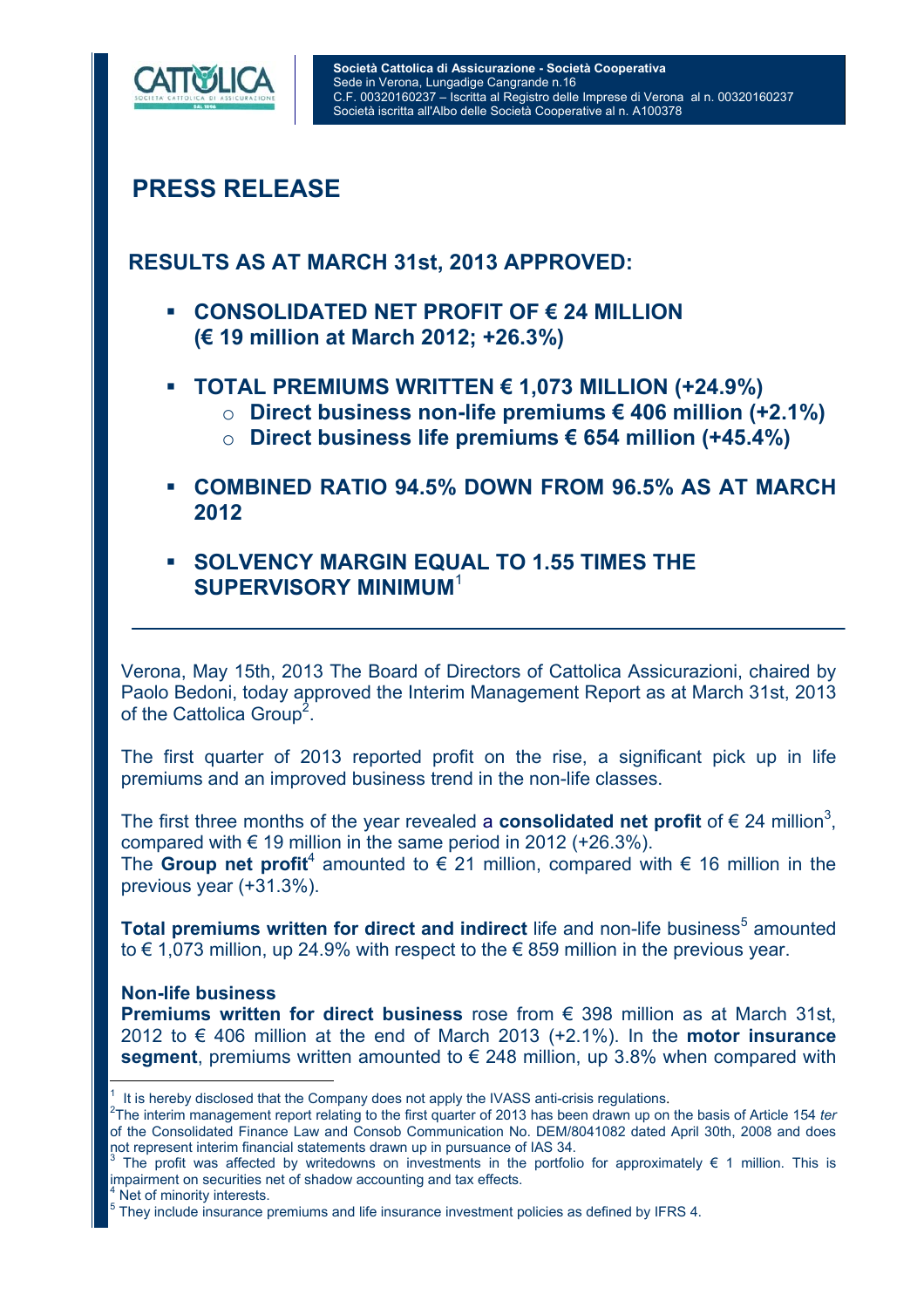# **CATTWELICA**

March 31st, 2012. **Non-motor classes**, with premiums written for € 158 million, were essentially in line with the same period last year ( $\epsilon$  159 million).

In the non-life sector, the satisfactory business performance was reflected in the **combined ratio**<sup>6</sup> , which dropped from 96.5% as at March 31st, 2012 to 94.5%, disclosing a further improvement with respect to the end of 2012 (95.7%)

## **Life business**

With regard to life business, direct premiums written came to  $\epsilon$  654 million. The improvement with respect to the previous year (+45.4%) is mainly due to the premiums written for traditional Classes I (+60.3%) and V (+37.3%) which disclosed a clear pick up. Premiums written for Class III were also satisfactory (+12.3%), growing once again after a negative period.

On a general note, the increase in premiums written was affected significantly by the banking channel (+70.9%).

## **Financial operations and balance sheet position**

The **result of investments**<sup>7</sup> came to € 125 million (compared with € 129 million as at March 31st, 2012).

**Investments** amounted to € 16,100 million. **Gross technical provisions for non-life business** amounted to  $\in$  3,003 million ( $\in$  3,014 million as at December 31st, 2012), while **life provisions**, inclusive of financial liabilities, came to € 12,302 million (12,323 million as at December 31st, 2012).

The figures as at March 31st, 2013 confirm the Group's balance sheet solidity with **consolidated shareholders' equity** of € 1,610 million (€ 1,609 million as at December 31st, 2012).

The Group's **solvency margin<sup>8</sup>** comes to 1.55 times the regulatory minimum (unchanged with respect to December 31st, 2012, having taken into account the dividend proposal approved by the shareholders' meeting held on April 20th, 2013).

## **Sales Network**

 $\overline{a}$ 

The agency network at the end of March 2013 had 1,418 agencies and bank branches which place Group products as at March 31st, 2013 numbered 5,968.

#### **Outlook for business activities**

With regard to the year underway, characterised by a complex economic situation, an improved insurance operational trend in line is at present envisaged.

Action continues to develop the non-life segment, as well as initiatives for the recovery of production on the life segment.

The management of investments will continue in accordance with highly prudent criteria, in relation to the trend of the financial markets.

\*\*\*\*\*\*

The **Chairman** of Cattolica Assicurazioni, **Paolo Bedoni,** declared: "Cattolica continues to grow in a market situation which remains highly critical and it does so thanks to a strengthening of its competitive ability, a condition in turn necessary for

<sup>6</sup> Combined ratio of retained business: 1 - (Technical balance / Net premiums) inclusive of other technical items. <sup>7</sup>

Financial assets excluding investments whose risk is borne by the policyholders, gross of the tax effects.

It is hereby disclosed that the Company does not apply the IVASS anti-crisis regulations.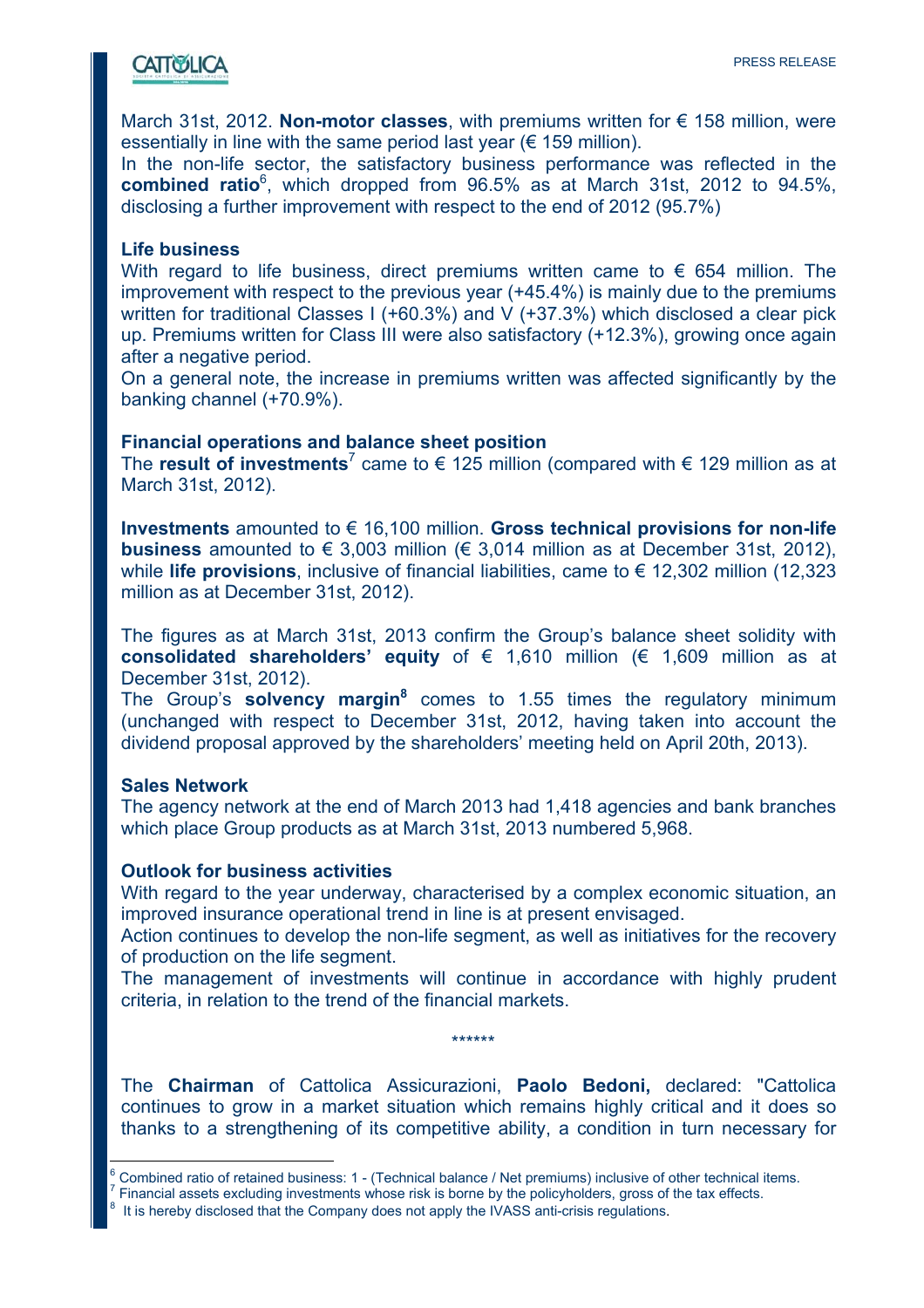# **CATTWELICA**

seizing the opportunities which may derive from a pick up in the Italian and European economy which we hope is not far off. The results for the first quarter should be reported with particular satisfaction also because - within an extremely positive overview - we can reveal an improvement in life premiums written and a sharp revival of the banking channel where Cattolica's presence is particularly qualified thanks to strategically important partnerships".

Cattolica Assicurazioni's **Managing Director, Giovan Battista Mazzucchelli**, declared: "The figures for the first quarter of 2013 confirm the consolidation of the growth trend registered in the 2012 financial statements: the increase in profit (+26.3%) and total premiums written (+24.9%) has been accompanied by the positive figures of the combined ratio and the balance sheet. In detail, emphasis should be made of the turnaround in the trend in a key segment such as life insurance where the banking channel contributed considerably (+70.9%) to the noteworthy increase in premiums (+45.4%). Overall, we have confirmed the satisfactory retention ability of the Group in an economic cycle period still heavily affected by the recession and a market position favourable for a period of additional growth and development".

The Executive appointed to draw up the corporate accounting documents, Giuseppe Milone, declares in pursuance of Article 154 *bis*, paragraph 2 of the Consolidated Finance Law that the accounting disclosure contained in this press release complies with the documental results, the books and ledgers and the accounting entries.

\*\*\*\*\*\*

The Company hereby discloses that the Cattolica Group's Interim management report at March 31st, 2013 shall be made available to the public at the registered offices and on the company's website www.cattolica.it, as per the formalities and by the deadlines envisaged by current legal and regulatory provisions.

*The reclassified consolidated balance sheet and income statement schedules at March 31st, 2013 are enclosed.* 

# SOCIETÀ CATTOLICA DI ASSICURAZIONE

#### **CONTACT INFORMATION**

**Investor Relations Officer Institutional Communications** Carlo Ferraresi **Aldo Canale** investor.relations@cattolicaassicurazioni.it aldo.canale@cattolicaassicurazioni.it

Tel. No. 0039 045 8391202 Tel. No. 0039 335 620 2116 / 0039 045 8391613